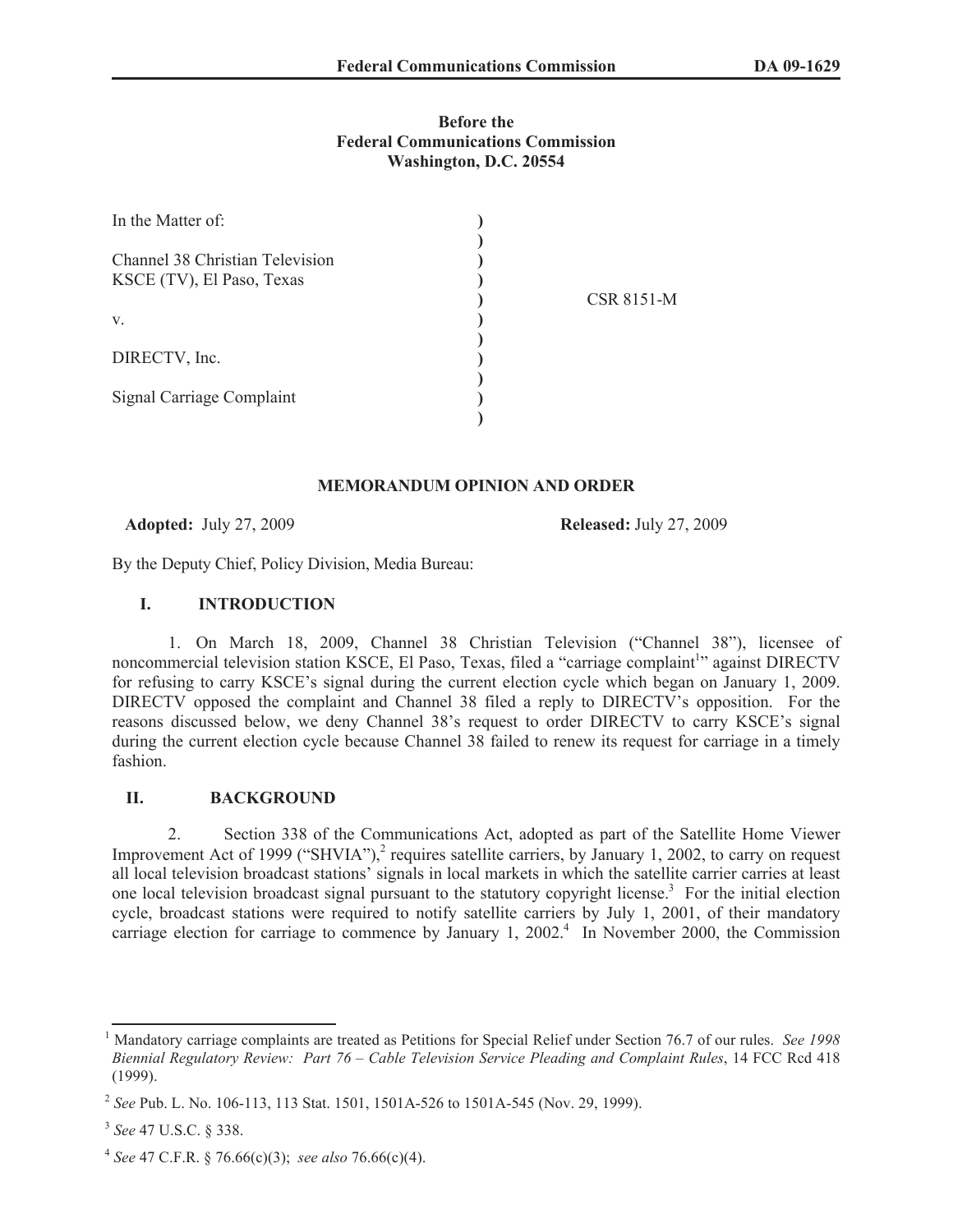adopted rules to implement the provisions contained in Section 338.<sup>5</sup> Pursuant to these rules, commercial television stations are required to make their retransmission consent-mandatory carriage election by October  $1<sup>st</sup>$  of the year preceding the new cycle.<sup>6</sup> For the current carriage cycle, that date was October 1, 2008. A noncommercial television station "must renew its carriage request at the same time a commercial television station must make its retransmission consent-mandatory carriage election."<sup>7</sup> In adopting these requirements, the Commission found that the statute required television stations to affirmatively request carriage.<sup>8</sup> The rules governing carriage procedures provide that requests for carriage must be in writing and sent to the satellite carriers' principal place of business by certified mail.<sup>9</sup>

### **III. DISCUSSION**

3. The record shows that on January 8, 2009, counsel for Channel 38 sent a certified letter to DIRECTV requesting renewal of mandatory carriage of KSCE's signal in the El Paso, Texas market.<sup>10</sup> DIRECTV responded on January 27, 2009 and denied Channel 38's request as untimely.<sup>11</sup> Channel 38 filed the instant complaint and argues that three circumstances excused it from renewing its mandatory carriage request by October 1, 2008. For the reasons discussed below, we deny Channel 38's complaint.

4. First, Channel 38 asserts that its notice obligations should be tolled by DIRECTV's failure to provide certain notices required by Commission rules. Specifically, Channel 38 states that DIRECTV failed to provide timely notice of the location of its local receive facility ("LRF") and that DIRECTV's method of providing such information, i.e. posting LRF locations on its web site, was insufficient.<sup>12</sup> Channel 38 also asserts that DIRECTV failed in its obligation to inform stations that failure to renew a carriage request could result in loss of carriage for the entire current election cycle.<sup>13</sup> We find that DIRECTV complied with Commission rules and thus Channel 38's argument in this regard is without merit. With respect to its LRF location, DIRECTV provided timely notice on its website more than 120 days prior to commencement of the election cycle.<sup>14</sup> Further, DIRECTV's method of notifying stations of LRF locations on its web site provides sufficient notice under our rules, particularly where the LRF locations have not changed from the previous cycle.<sup>15</sup> With respect to the notification regarding loss of carriage rights, we agree with DIRECTV that it was only after 2005 that this requirement was imposed and only in cases where a satellite carrier first begins offering local-into-local service in a particular

 $9^9$  47 C.F.R. § 76.66 (d)(1)(ii).

 $10$  Complaint at  $\P$  2.

 $11$  *Id.* 

 $12$  Complaint at  $\P$  4.

 $13$  Complaint at ¶ 5.

<sup>5</sup> *See generally DBS Must Carry Report & Order*, 16 FCC Rcd 1918 (2000). The Commission later affirmed and clarified its carriage rules*. See Implementation of the Satellite Home Viewer Improvement Act of 1999: Broadcast Signal Carriage Issues*, 16 FCC Rcd 16544 (2001) ("*DBS Must Carry Reconsideration Order*").

 $6$  47 C.F.R. § 76.66 (c)(4).

 $7$  47 C.F.R. § 76.66 (c)(5).

<sup>8</sup> *See DBS Must Carry Report & Order*, 16 FCC Rcd at 1931 (reiterating the statutory requirement that all television broadcast stations, including NCE stations, must affirmatively request carriage). *See also* 47 U.S.C. 338(a)(1).

<sup>&</sup>lt;sup>14</sup> 47 C.F.R. §76.66(f)(3). Channel 38's assertion that the deadline is 120 days prior to the election deadline is incorrect. *See* Complaint at ¶ 4.

<sup>&</sup>lt;sup>15</sup> See Implementation of the Satellite Home Viewer Improvement Act of 1999, 16 FCC Rcd 1918, 1943 (2000) where the Commission stated that the means used by a satellite carrier to notify television stations of LRF locations is within the discretion of the carrier. According to DIRECTV, KSCE knows where the El Paso LRF is located because it had delivered its signal there for three years. Opposition at 7.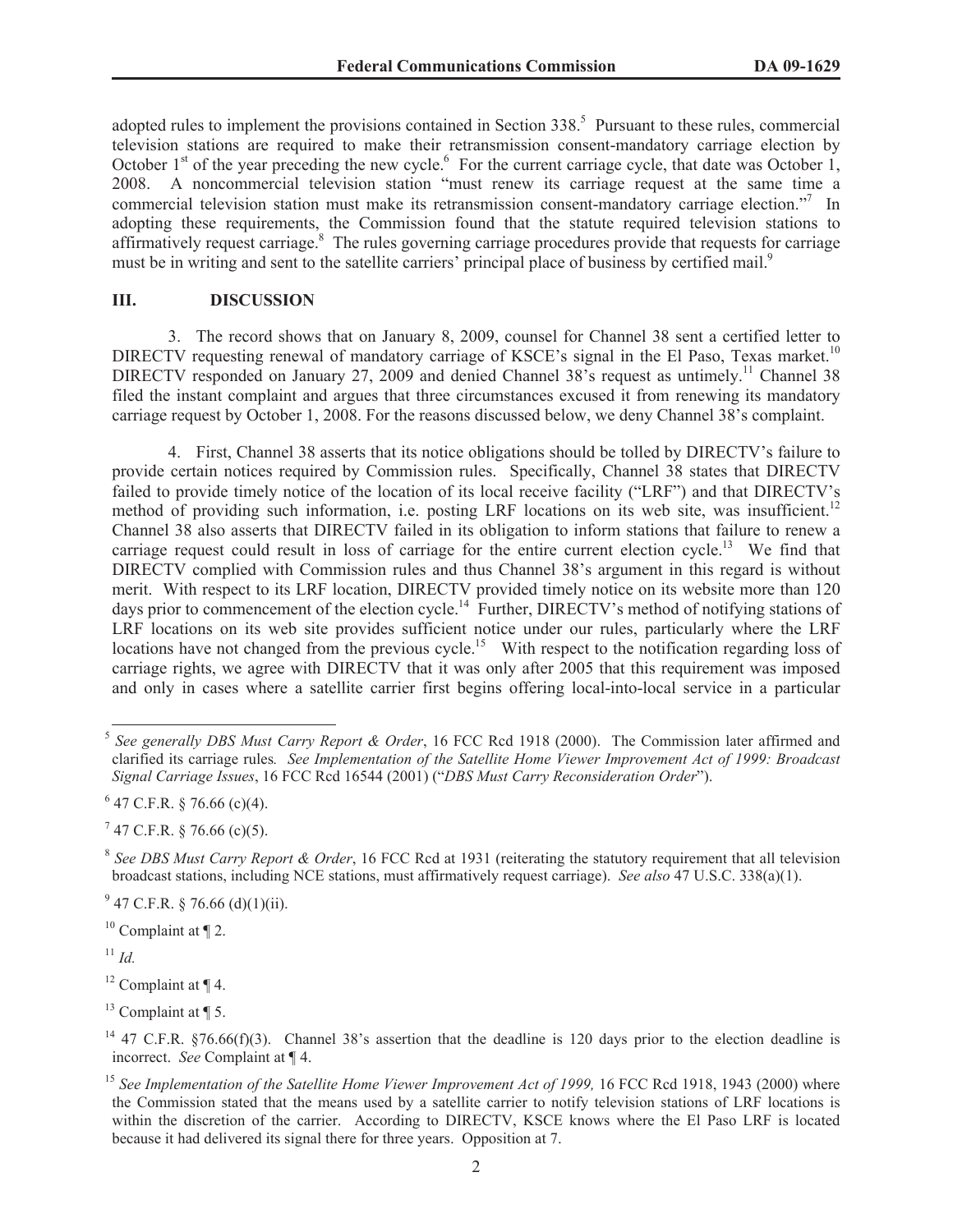market, a requirement that does not apply in this case.<sup>16</sup>

5. Second, Channel 38 argues that the Commission's rules are unclear regarding what "formalities" are necessary for a carriage renewal request by a noncommercial station. We disagree. Section 76.66(c)(4) requires commercial television stations to make retransmission consent/mandatory carriage elections by October 1 of the year preceding a new carriage cycle.<sup>17</sup> Noncommercial stations must renew carriage requests at the same time a commercial television station makes its election.<sup>18</sup> We note that the satellite carriage requirement is dependant upon the station making a request for carriage.<sup>19</sup> The Commission rules implementing the carriage request requirement are very clear regarding the timing of elections and renewals, and thus the only question that remains concerns the form that carriage renewals for noncommercial stations must take. Section 76.66(d)(1)(ii) requires that carriage requests must be made in writing and sent to a satellite carrier's principal place of business by certified mail.<sup>20</sup> Channel 38 argues that because this rule refers to elections for commercial stations and does not include the term "renewal," it was not required to notify DIRECTV in writing of its renewed carriage request. It states that DIRECTV had actual notice of its desire to continue to be carried pursuant to telephone conversations in September 2008, before the October 1st deadline.<sup>21</sup> Contrary to Channel 38's assertions, Section 76.66(d)(1)(ii) by its terms applies to "television broadcast stations," not just commercial stations. Therefore, we find that the carriage request requirements in 76.66(d) are general procedural requirements for any television broadcast station's carriage request and apply equally to commercial and noncommercial stations. To find otherwise would leave the manner in which it renews its request to the discretion of each noncommercial station and would undermine the intent of the rules to provide certainty to satellite carriers in determining their carriage obligations and configuring their satellite systems  $accordingly.<sup>22</sup>$ 

6. Finally, Channel 38 urges the Commission to eliminate altogether the obligation for noncommercial television stations to renew carriage requests.<sup>23</sup> It argues that this solution would reduce the burden on satellite carriers to review renewal requests and would conserve Commission resources by eliminating the need to process carriage complaints such as the one at issue here. It argues that noncommercial stations only have one option, mandatory carriage, and thus an automatic renewal absent notification that a noncommercial station did not intend to renew, would be more reasonable and efficient than requiring renewal notifications every three years.<sup>24</sup> We find that this proposal is beyond the scope of

<sup>17</sup> 47 C.F.R. § 76.66 (c)(4). *See DBS Must Carry Report & Order*, 16 FCC Rcd at 1929.

 $18$  47 C.F.R. § 76.66(c)(5).

<sup>20</sup> 47 C.F.R. § 76.66(d)(1)(ii).

 $21$  Complaint at note 4.

 $^{24}$  *Id.* at ¶ 6.

<sup>16</sup> *See* Opposition at 6. On December 8, 2004, Congress amended 47 U.S.C. §338 by adding Section 338(h)(2)B) requiring that satellite carriers notify television stations when they are planning to launch new local-into-local service. This notification must include a statement that failure to make an election of must carry or retransmission consent will result in the loss of the right to be carried for the next election cycle. The Commission revised its rules to implement this portion of SHVERA in March 2005. *Implementation of the Satellite Home Viewer Extension and Reauthorization Act of 2004*, 20 FCC Rcd 7780, 7785-6 (2005). Although the record does not indicate when DIRECTV first provided local-into-local service in El Paso, neither party asserts it was after 2005.

<sup>19</sup> *See DBS Must Carry Reconsideration Order*, 16 FCC Rcd 16544 at ¶ 64; *DBS Must Carry Report & Order*, 16 FCC Rcd at 1929-31. We note that the requirement to request satellite carriage differs from the statutory cable carriage requirements for must carry. *Compare* 47 U.S.C. § 338(a)(1) and § 535(a).

<sup>22</sup> *Family Stations, Inc. v DIRECTV, Inc.*, Order on Reconsideration, 19 FCC Rcd. 14777, 14779 (MB 2004). *See also Johnson Broadcasting of Dallas, Inc. v DIRECTV, Inc.*, 17 FCC Rcd. 886, 889-10 (CSB 2002).

<sup>.</sup> <sup>23</sup> Reply to Opposition at ¶ 7.